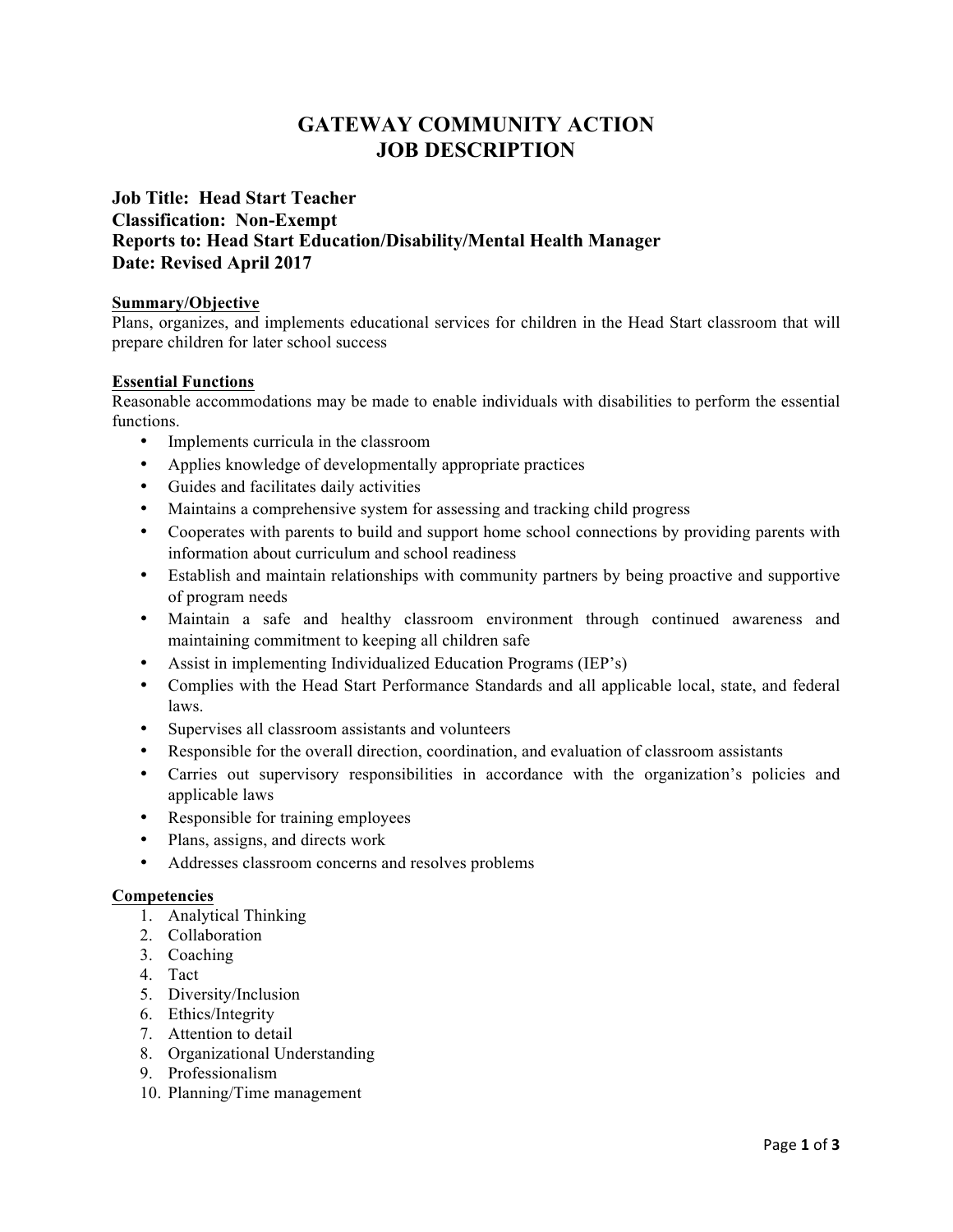# **Supervisory Responsibility**

This position has supervises and provides direction to Head Start classroom instructional assistants, volunteers, and substitutes.

#### **Work Environment**

This position operates in a classroom environment.

# **Physical Demands**

The physical demands described here are representative of those that must be met by an employee to successfully perform the essential functions of this job.

While performing the duties of this job, the employee is occasionally required to stand; walk; sit; use hands to finger, handle, or feel objects, tools or controls; reach with hands and arms; climb stairs; balance; stoop, kneel, crouch or crawl; talk or hear; and taste or smell. The employee must occasionally lift or move up to 50 pounds. Specific vision abilities required by the job include close vision, distance vision, color vision, peripheral vision, depth perception and the ability to adjust focus.

# **Position Type/Expected Hours of Work**

This is a regular part time position. Days and hours of work are planned in advance and schedule is provided at the beginning of each program year. Flexibility in schedule is required.

# **Travel**

Travel is primarily local during the business day, although out-of-area travel may be expected upon notice.

#### **Required Education and Experience**

A minimum of an Associate Degree (A.A.) in early childhood education; or an Associate Degree in a related field and course work equivalent to a major relating to early childhood education, with experience teaching preschool-age children.

#### **Preferred Education and Experience**

A Bachelor Degree in early childhood education or in a related field with experience is preferred.

#### **Additional Eligibility Qualifications**

TSG Certification

#### **Additional Requirements**

Valid Kentucky driver's license, reliable transportation, and satisfactory background checks. Pass a preemployment drug test and random drug testing as required. State required minimum vehicle liability insurance and uninsured motorist insurance. Any/all other testing or applicable checks required by local, state, or federal law.

# **AP/EEO Statement**

Gateway Community Action provides equal employment opportunity to all individuals regardless of their race, color, creed, religion, gender, age, sexual orientation, national origin, disability, veteran status, or any other characteristic protected by state, federal, or local law.

#### **Other Duties**